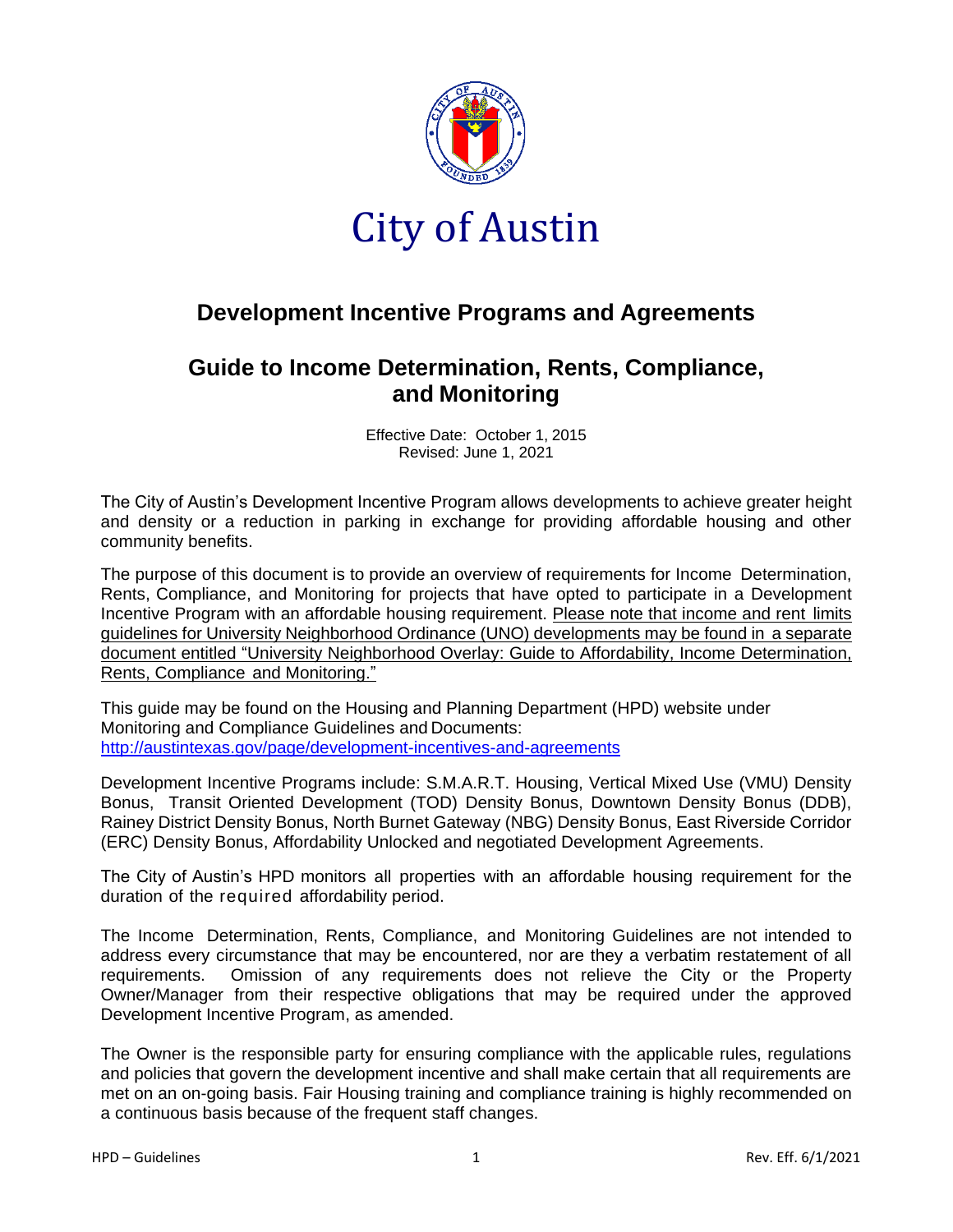Guideline changes as a result of local regulatory or legal requirements may be implemented immediately by HPD. Revision of the guidelines usually occurs annually, however, additional revisions can be initiated by the HPD Director at any time.

For additional information or questions, please visit the HPD website at http://www.austintexas.gov/department/housing-developer-assistance , call (512) 974-3100, or email [HPD@austintexas.gov.](mailto:HPD@austintexas.gov)

# **PRE-DEVELOPMENT REQUIREMENTS**

#### **Letters of Affordability & Restrictive Covenants**

Any housing development project that participates in a Development Incentive Program and is subiect to an affordability requirement will be issued an Affordability Certification Letter, which summarizes the affordability requirements for the development. To receive an Affordability Certification Letter an applicant must submit a completed application, with all required attachments, to HPD. If the application is approved, HPD will issue the letter declaring that the project, in its preliminary stage, meets the applicable Development Incentive Program's requirements. Additionally, if a project is requesting to participate in the S.M.A.R.T. Housing Program a separate application and Affordability Certification Letter will be required. If changes are made to the project through the review/development process, the applicant must notify HPD and a revised Affordability Certification Letter will be issued.

Prior to issuance of any building's Certificate of Occupancy, HPD will place an administrative hold on each building permit until the following items have been completed:

- 1. The project's architect submits a sealed calculation of the project's total and bonus square footage, if the applicant has opted to pay a fee-in-lieu to satisfy part or all of their project's affordability obligation.
- 2. HPD has received payment of the total fee-in-lieu due.
- 3. The project's landowner has executed a Restrictive Covenant to be recorded by the City in the Official Records of Travis County. The Restrictive Covenant will include, at a minimum, the following information:
	- The project's applicable Development Incentive Program;
	- **The Median Family Income (MFI) limits for eligible tenants;**
	- The number of required affordable units;
	- Whether a fee-in-lieu is being paid to satisfy part or all of the project's affordability requirements;
	- **•** The required rent limit; and
	- **•** The required affordability period (based on number of compliant years).

# **COMPLIANCE**

#### **A determination of compliance is subject to:**

- **1) Verification of Eligible Households**
- **2) Implementation of Required Rent Limits**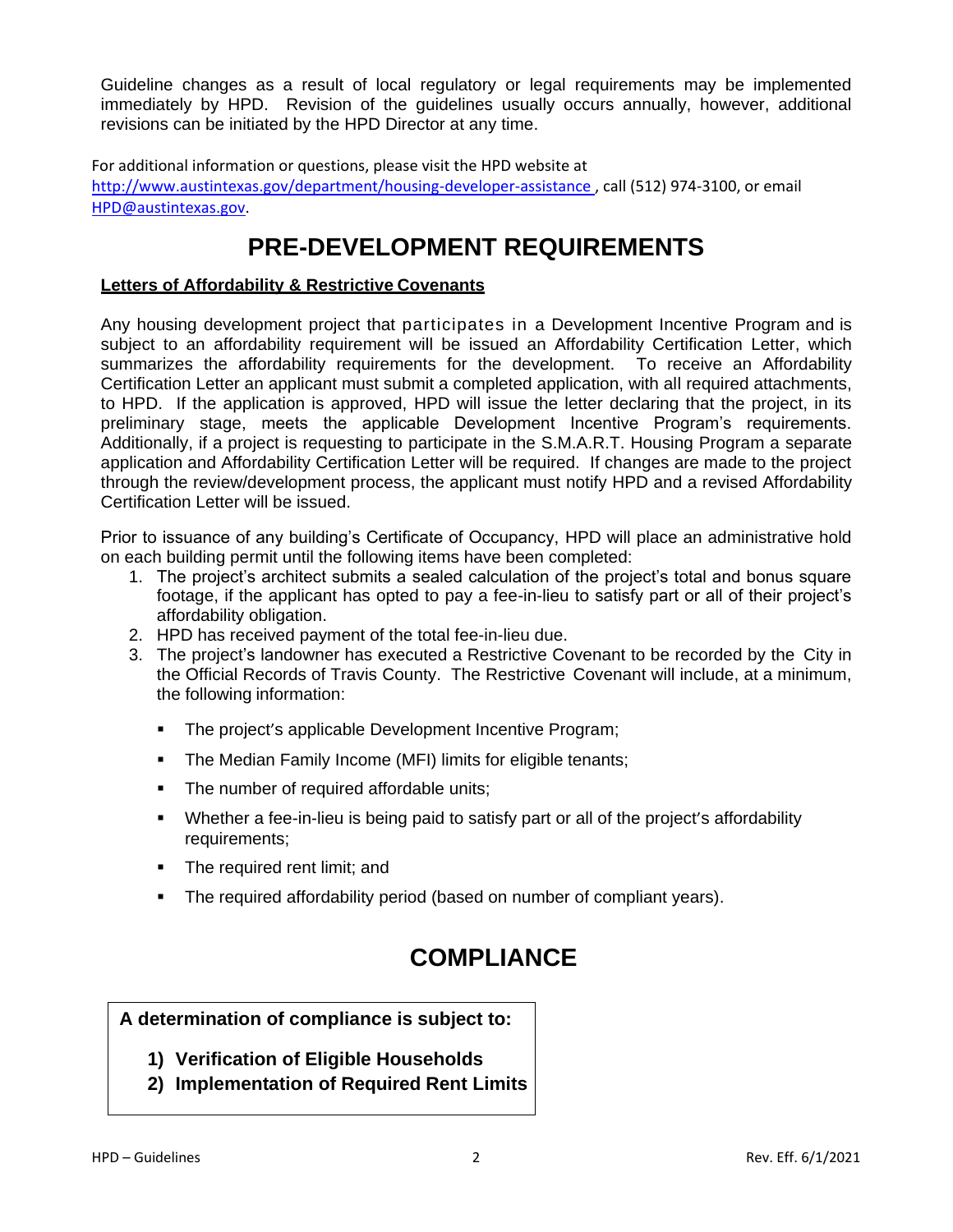- **1. Project Occupancy Restrictions:** Property Owners/Managers must ensure the minimum setaside requirement for affordable units or square footage is maintained throughout the affordability period.
- **2. Lease Agreement Requirements:** Each lease or rental agreement that the property uses must contain provisions(s) that inform the resident that the Property Owners/Managers have relied on the Income Certification and supporting documents provided by the applicant/resident that establish their eligibility for residency in one of the affordable units. A statement must also be present that informs the applicant/resident that any material misstatement in such certification (whether intentional or not) may be cause for immediate termination of the lease. The lease must also inform the resident that their residency is also subject to annual recertification. Lease agreements must be a minimum of 12 months to meet the compliance provisions of the City of Austin's affordability requirements.
- **3. Fees:** Non-Optional fees are fees for services, amenities, views, or any charges that are considered to be mandatory. These fees **must** be included in the maximum rent published by HPD with the exception of the following:

Utilities:

- Gas Service
- Electric Service
- Water Service
- Wastewater Service
- Clean Community Service
- Solid Waste Services
- Drainage Service
- Street Service
- **4. Tenant File:** The property owner or manager shall maintain a tenant file for each required affordable unit. The file, at a minimum, must contain the following and be retained on-site for a period of no less than 4 years after the date the lease has expired.
	- **A.** Rental Application
	- **B.** Current Lease and Subsequent Lease Renewals
	- **C.** Income Eligibility/Verification Forms, including source documentation and household income calculation
	- **D.** Annual, lease renewal income recertification, including Income Eligibility/Verification Forms, income source documentation and household income calculation
	- **E.** HPD-approved Household Income Documentation Forms
	- **F.** HUD Median Family Income (MFI) Chart for original determination and subsequent renewals
	- **G.** HPD published Rent Rate Chart used for establishing original base rent and subsequent renewals
		- i. Approved affordable base rents must include any "non-optional" fees.
		- ii. Any "optional" fees must be itemized separately and added to the approved affordable base rent.
- **5. Immigration Status:** HPD does not require proof of citizenship, legal residency or immigration status as criteria for qualifying for an affordable Unit. Property Owners/Managers who require Social Security Numbers from applicants in order to run a credit and/or criminal background check are advised to accept alternatives to traditional credit such as payment histories from utilities, rent, tuition, etc. Those requiring proof of identity must accept any government-issued identification
- HPD Guidelines 3 Rev. Eff. 6/1/2021 **6. Determining Household Eligibility:** A household is defined as the total number of residents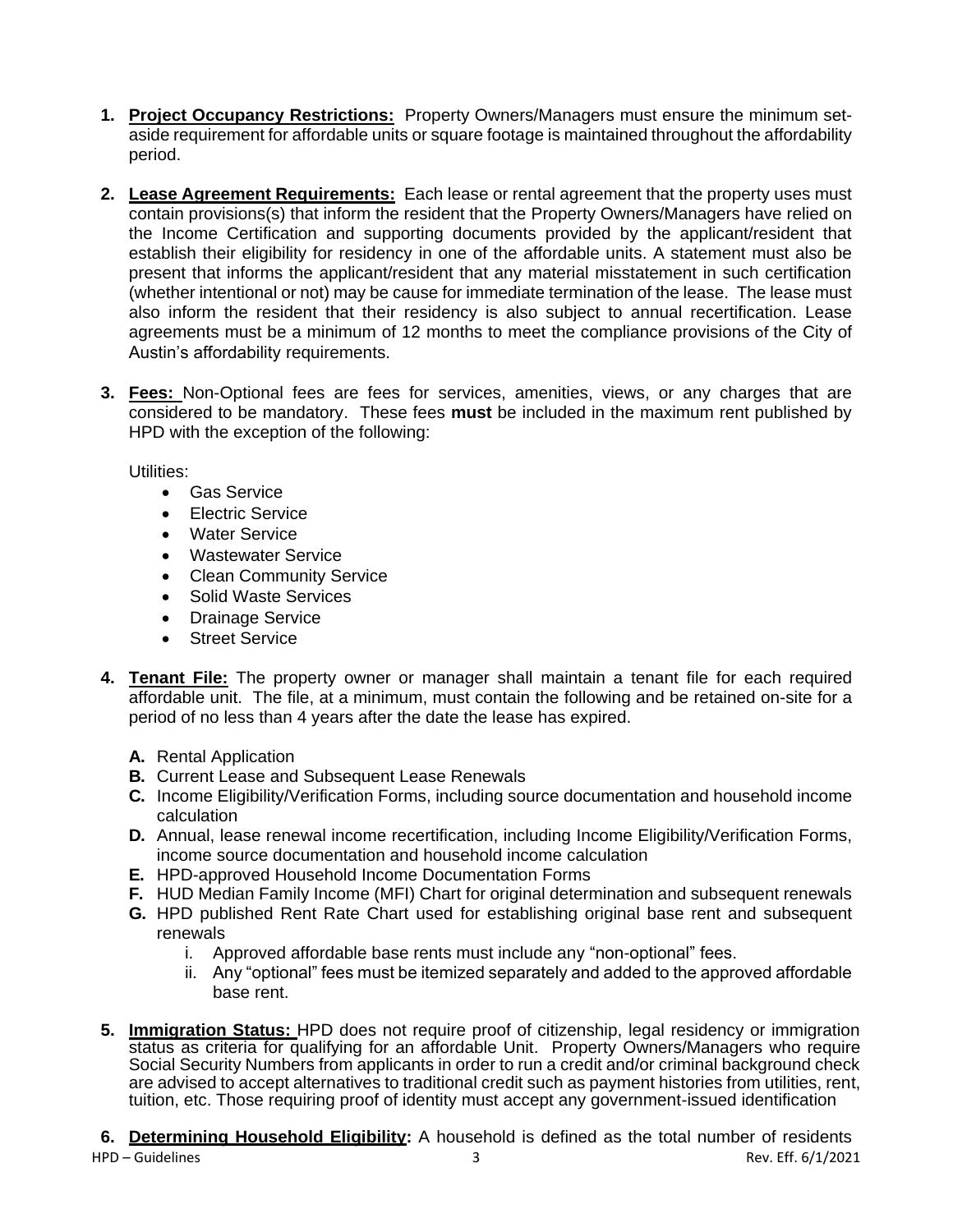who occupy a unit or bedroom on an ongoing basis, this includes people under the age of 18. Household gross annual income may not exceed the percent of the Median Family Income (MFI) established by the applicable Development Incentive Program or Agreement. The Restrictive Covenant summarizes the affordability requirements for the property, including the number of required affordable units, income limits, rent limits and length of time the units must remain affordable.

- A. Additional Household Members If a tenant residing in an affordable unit wants to add an additional person to the household, the property owner/manager must collect the required income documentation to determine if the household continues to qualify under the income requirements.
	- i. All occupants of an affordable unit, must be income eligible.

The income limit is based on a percentage of the Austin-Round Rock Metropolitan Statistical Area Median Family Income (MFI). The MFI limits are determined and published annually by the United States Department of Housing and Urban Development Department (HUD). The current HUD chart may be obtained at: [www.austintexas.gov/housing.](http://www.austintexas.gov/housing) It is the responsibility of the property owner and manager to be aware of the MFI limits in effect at the time a lease is signed. Eligibility must be determined prior to signing each new lease, lease renewal and/or annually.

It is important that management give clear consideration and have sound practices in place when applicants are rejected. The policy should state the reason for the denial. The rejection letter stating the reason for denial must be a part of the applicant's file as proof that the household was notified of the decision.

## **MEDIAN FAMILY INCOME LIMIT TABLE**

2021 HUD-issued Income Limits for the Austin-Round Rock Metropolitan Statistical Area (Effective 06/01/2021):

| Median<br>Family<br>Income | 1-Person<br><b>Household</b> | 2-Person<br><b>Household</b> | 3-Person<br><b>Household</b> | 4-Person<br><b>Household</b> | 5-Person<br><b>Household</b> |
|----------------------------|------------------------------|------------------------------|------------------------------|------------------------------|------------------------------|
| 50%                        | \$34,650                     | \$39,600                     | \$44,550                     | \$49,450                     | \$53,450                     |
| 60%                        | \$41,580                     | \$47,520                     | \$53,460                     | \$59,340                     | \$64,140                     |
| 80%                        | \$55,400                     | \$63,300                     | \$71,200                     | \$79,100                     | \$85,450                     |
| 120%                       | \$83,100                     | \$94,950                     | \$106,800                    | \$118,700                    | \$128,150                    |

**A. Calculating Income:** Income refers to the household's gross annual income and is calculated using the gross amount of income from all sources before any payroll deductions. Tuitionrelated payments must be reported, but will not be counted as student income.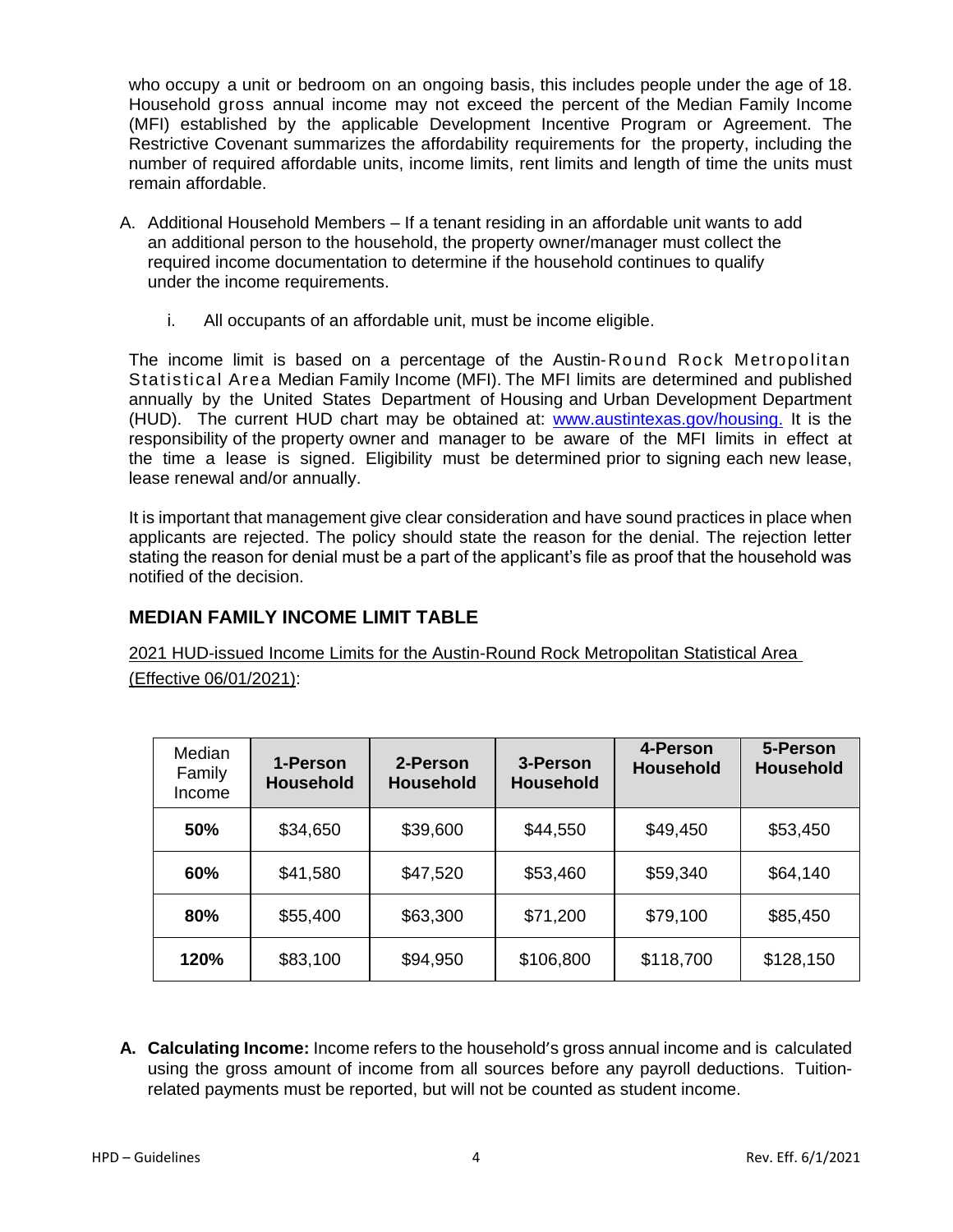**B. Documentation and Verification of Income for Rental Housing:** It is the responsibility of the property owner or manager to collect and maintain the documentation necessary to determine income eligibility of the applicant(s). All income determinations must not be more than six months older than the date of initial occupancy. The documentation must be kept in the tenant file and the file must be kept on-site for a minimum of 4 years from the expiration date of lease. Use of HPD-approved Income Determination Forms is required. All sources of regular continuing income for all adult household members must be declared by the applicant. All income determinations used to determine initial household income eligibility must not be more than six months older than the date the initial lease takes effect or any subsequent lease is renewed.

### Income Verification Process

This process involves collecting documentation from an applicant(s) to determine the household's gross annual income. To determine eligibility, the following documents must be obtained for verification.

| Employment                                                         |                                                                                                                                                                                                                                                                                                                                                                                                                                                                                                                                                                                                                                                                                                                       |
|--------------------------------------------------------------------|-----------------------------------------------------------------------------------------------------------------------------------------------------------------------------------------------------------------------------------------------------------------------------------------------------------------------------------------------------------------------------------------------------------------------------------------------------------------------------------------------------------------------------------------------------------------------------------------------------------------------------------------------------------------------------------------------------------------------|
|                                                                    | At minimum, 2 months' worth of consecutive paystubs. Pay dates<br>$\bullet$<br>must have occurred within the last 90 days.<br>Letter from Employer may be used if an applicant will be a new<br>$\bullet$<br>employee. The tenant will be required to follow up with the next two<br>months' worth of pay stubs. If pay stubs reflect tenant is over<br>income, then that unit is no longer considered an affordable unit.<br>Previous year's W-2 if less than 6 months old, a signed copy of the<br>$\bullet$<br>IRS return for each member along with the Affidavit of<br>Unemployment if applicable. This documentation is only to be<br>used if the 2 months' worth of consecutive paystubs are not<br>available. |
| Social Security or<br><b>Supplemental Social</b><br>Security (SSI) | Current award letter(s) for benefits and/or dual entitlement benefits<br>$\bullet$<br>for deceased spouses, etc.), if applicable.<br>The income is not attributed to payee. It is attributed to the<br>$\bullet$<br>individual eligible for the benefit.                                                                                                                                                                                                                                                                                                                                                                                                                                                              |
| Regular<br>Pension/Retirement<br><b>Benefits</b>                   | Bring the latest check stub from the issuing institution or most<br>$\bullet$<br>recent account statement displaying gross benefit.                                                                                                                                                                                                                                                                                                                                                                                                                                                                                                                                                                                   |
| Spousal or Child Support                                           | Copy of court order.<br>$\bullet$<br>Printouts are acceptable from the court or agency responsible for<br>$\bullet$<br>enforcing support payments or other evidence indicating the<br>frequency and amount of support payments actually received.<br>If paid child support is not court-ordered, bring name, address, and<br>$\bullet$<br>phone number of individual providing the support, along with a<br>signed certification from that individual indicating the amount of<br>monthly support being paid.                                                                                                                                                                                                         |
| Unemployment                                                       | Copy of the unemployment letter or online benefits printout.<br>This includes monthly benefits paid on debit cards.                                                                                                                                                                                                                                                                                                                                                                                                                                                                                                                                                                                                   |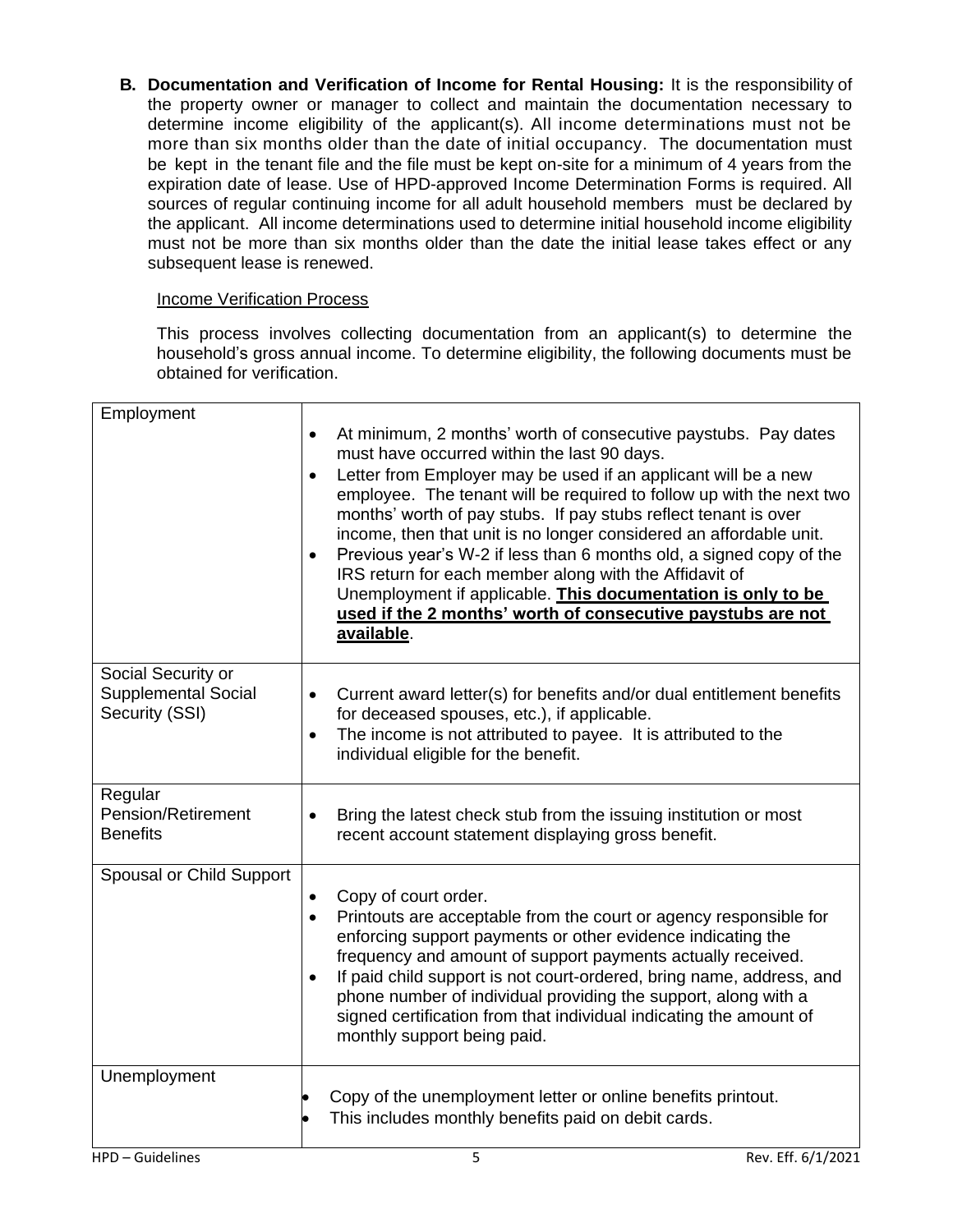|                                                                                             | Do Not include as income the following two forms of unemployment<br>assistance:<br>Federal Pandemic Unemployment Compensation (FPUC), which<br>provided individuals who were collecting regular unemployment<br>compensation (UI), to receive an additional \$600 in federal benefits<br>per week.<br>Presidential Memorandum (PM) Unemployment Income. PM<br>benefits were temporary income resulting from a presidentially<br>declared emergency according to the Stafford Act. It authorized the<br>Secretary of Labor to approve a Lost Wages Assistance program<br>allowing a state to provide \$400 per week to eligible recipients: a |
|---------------------------------------------------------------------------------------------|----------------------------------------------------------------------------------------------------------------------------------------------------------------------------------------------------------------------------------------------------------------------------------------------------------------------------------------------------------------------------------------------------------------------------------------------------------------------------------------------------------------------------------------------------------------------------------------------------------------------------------------------|
| Regular Cash<br>Contributions and Gifts,<br>from persons not living in<br>the unit          | \$300 federal contribution plus a \$100 state contribution.<br>Statement or affidavit signed and dated by the person providing the<br>$\bullet$<br>assistance; giving the purpose, date(s), and value of each gift.<br>Full copies of the last 6 months of consecutive bank statements<br>$\bullet$<br>should be requested for review of cash deposits.<br>This source of income <b>must not exceed 30%</b> of the household's<br>$\bullet$<br>total gross annual income                                                                                                                                                                     |
| Student Financial Aid,<br>from The University of<br><b>Texas at Austin</b><br>approved list | Financial Aid Award Letters indicating those loans/grant accepted<br>$\bullet$<br>Documentation must identify the student name, the total amount<br>$\bullet$<br>awarded and accepted, as well as the portion of monies spent on<br>tuition.                                                                                                                                                                                                                                                                                                                                                                                                 |
| Overtime, Tips, Bonuses<br>and Commission                                                   | When calculating income based on paystubs, overtime pay, tips,<br>$\bullet$<br>bonuses and commission will be annualized unless the applicant<br>can provide documentation from the employer verifying that such<br>income was a one-time occurrence. In this case, the amount will be<br>removed from the annualization of the income and added in one<br>time to the total annual income that is determined.                                                                                                                                                                                                                               |
| Self-Employment (this<br>includes rideshare and<br>food delivery drivers                    | Six (6) consecutive months' worth of personal and/or business bank<br>statements.<br>This information is used to determine the net income from<br>$\Omega$<br>operation of a business.<br>Each bank statement must include the name of the<br>$\bullet$<br>applicant/resident, name of the banking establishment, the reporting<br>period and all pages.<br>These statements will be used to document income in combination<br>$\bullet$<br>with other documentation, as needed.<br>2 months' worth of consecutive summary payments reports, if<br>$\bullet$<br>applicable.                                                                  |
| Non-Traditional Income                                                                      | Calculation standards to the income from capital gains, dividends<br>$\bullet$<br>and interests and add it to the Household's total annual income.<br>Cryptocurrency must be reported from the applicants IRS Form<br>$\bullet$<br>8949. If no IRS Form 8949 is available, applicant must provide<br>written and signed documentation of the last years gains and<br>losses. The net gain will be added to applicant's income.<br>Negative losses are not counted and will not be deducted from<br>$\bullet$<br>income.                                                                                                                      |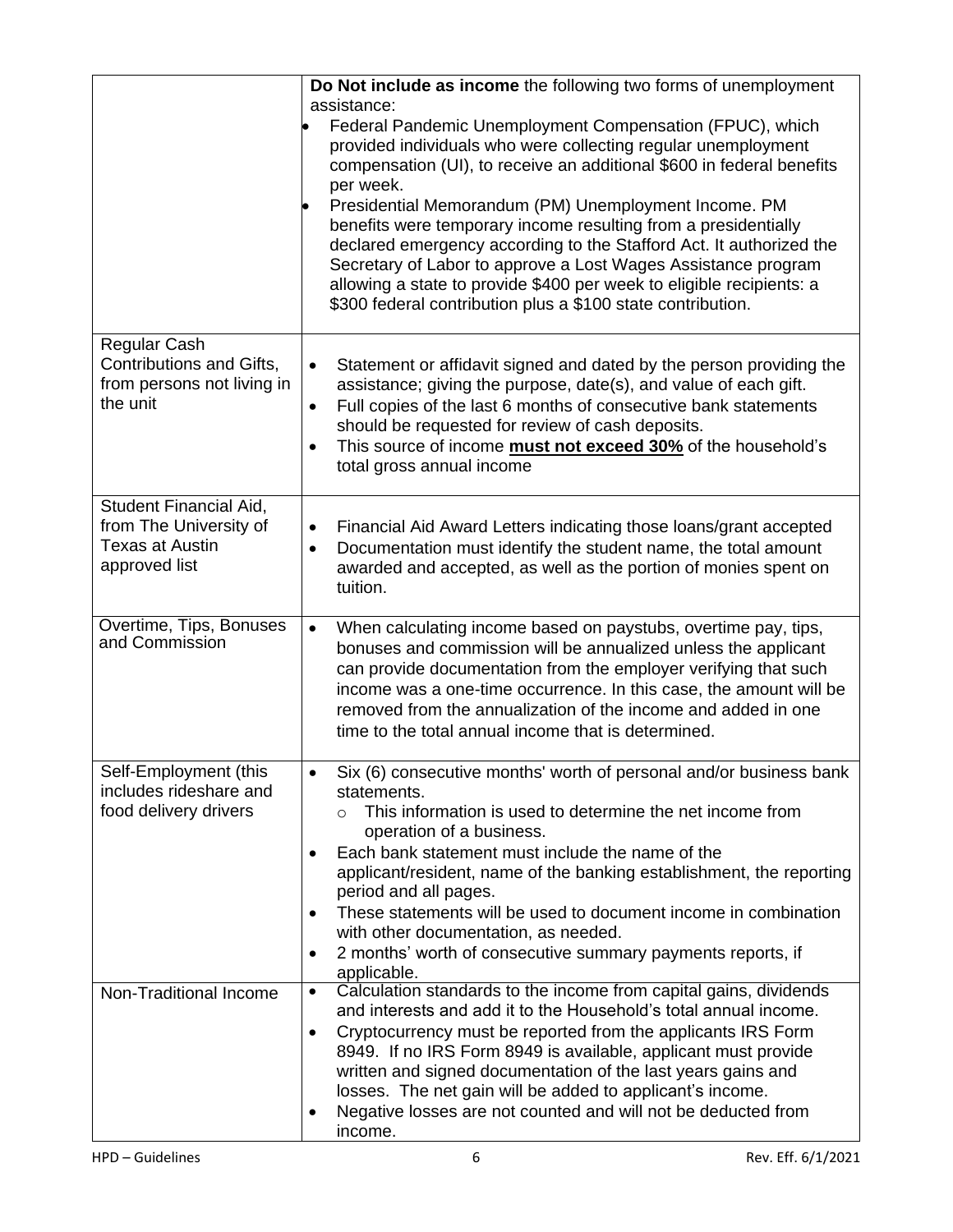- **7. Calculating Gross Annual Income:** The following equations must be used when calculating annual income. The equation used is dependent on the frequency that income is received.
	- Paid Weekly
		- $\circ$  Hourly wage x average # hours per week x 52 weeks a year = Annual income
		- $\circ$  Weekly gross salary x 52 weeks a year = Annual income
	- Paid Bi-Weekly (every other week)
		- $\circ$  Hourly wage x average # hours per bi-weekly period x 26 pay periods = Annual income
		- $\circ$  Bi-weekly gross salary x 26 pay periods a year = Annual income
	- Paid Semi-monthly (twice a month)
		- $\circ$  Hourly wage x average # hours per semi-monthly period x 24 pay periods = Annual income
		- $\circ$  Semi-monthly gross salary x 24 pay periods = Annual income
	- Paid Monthly
		- $\circ$  Monthly gross salary x 12 months = Annual income
- **8. Rent Limits:** Rent Limits are the maximum rents that may be charged for a unit based on the MFI limit stipulated in the applicable Development Incentive Program's ordinance for the development**. Local, State or Federal funding maximum rent requirements will supersede these published rates.**

HPD will set and publish the rental rates by bedroom count in these guidelines annually based on HUD's current income limits unless project funding requires different rent rates.

## **MAXIMUM RENT LIMITS TABLES (Effective June 1, 2021)**

| <b>Median Family</b> | <b>Efficiency/</b> | <b>Two</b>     | <b>Three</b>   | Four           | <b>Five</b>    |
|----------------------|--------------------|----------------|----------------|----------------|----------------|
| Income               | <b>One Bedroom</b> | <b>Bedroom</b> | <b>Bedroom</b> | <b>Bedroom</b> | <b>Bedroom</b> |

**60%** | \$970 | \$1,108 | \$1,247 | \$1,384 | \$1,496

**80%** | \$1,292 | \$1,477 | \$1,661 | \$1,845 | \$1,993

### **S.M.A.R.T. Housing and Vertical Mixed Use (VMU) Density Bonus Programs**

**Transit Oriented Development (TOD) Density Bonus, Downtown Density Bonus (DDB), Rainey District Density Bonus, North Burnet Gateway (NBG) Density Bonus, Affordability Unlocked (AU) and East Riverside Corridor (ERC) Density Bonus Programs**

| Median Family | Efficiency/        | Two            | <b>Three</b>   | <b>Four</b>    | <b>Five</b>    |
|---------------|--------------------|----------------|----------------|----------------|----------------|
| Income        | <b>One Bedroom</b> | <b>Bedroom</b> | <b>Bedroom</b> | <b>Bedroom</b> | <b>Bedroom</b> |
| 50%           | \$866              | \$990          | \$1,113        | \$1,236        | \$1,336        |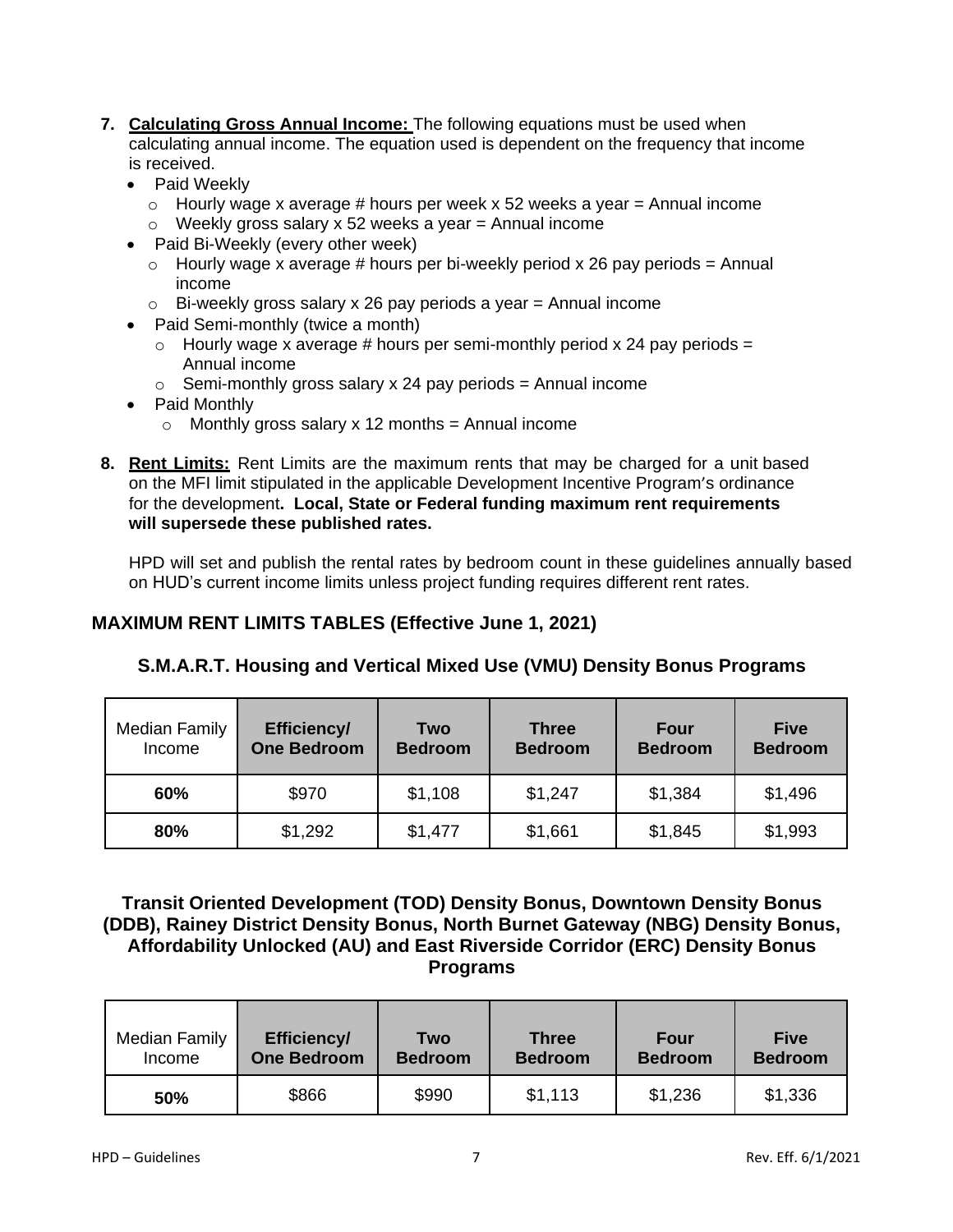| 60% | \$1,039 | \$1,188 | \$1,336 | \$1,483 | \$1,603 |
|-----|---------|---------|---------|---------|---------|
| 80% | \$1,385 | \$1,582 | \$1,780 | \$1,977 | \$2,136 |

## **Development Agreements**

| <b>Development</b><br><b>Agreement</b>     | Median<br>Family<br>Income | <b>Efficiency</b> | One<br><b>Bedroom</b> | Two<br><b>Bedroom</b> | <b>Three</b><br><b>Bedroom</b> | Four<br><b>Bedroom</b> | <b>Five</b><br><b>Bedroom</b> |
|--------------------------------------------|----------------------------|-------------------|-----------------------|-----------------------|--------------------------------|------------------------|-------------------------------|
| <b>Mueller</b>                             | 60%                        | \$1,039           | \$1,113               | \$1,336               | \$1,543                        | \$1,722                | \$1,899                       |
| <b>Robertson Hill</b>                      | 80%                        | \$1,294           | \$1,294               | \$1,667               | \$1,840                        | N/A                    | N/A                           |
| <b>Domain</b>                              | 65%                        | \$1,050           | \$1,050               | \$1,200               | \$1,349                        | \$1,500                | \$1,620                       |
| AMLI on 2 <sup>nd</sup>                    | 80%                        | \$1,292           | \$1,292               | \$1,477               | \$1,661                        | \$1,845                | \$1,993                       |
| <b>Southshore and l</b><br><b>Estancia</b> | 60%                        | \$970             | \$970                 | \$1,108               | \$1,247                        | \$1,384                | \$1,496                       |
| <b>Northshore</b><br>(GWTP)                | 80%                        | \$1,384           | \$1,384               | \$1,661               | \$1,919                        | N/A                    | N/A                           |

Rental rates may vary from rates published here in accordance with other requirements specified by a specific development's Development Agreement.

#### **Optional and Non-optional Fees:**

- •Approved affordable base rents must include any "non-optional" fees. See above list of approved non-optional fees. The approved non-optional fees must be itemized separately.
- •Any "optional" fees must be itemized separately and added to the approved affordable base rent.

## **MONITORING**

Monitoring of the Development Incentive Program is a requirement. Monitoring will be carried out in a variety of formal or informal ways and methods. These include on-site reviews; desk reviews or other verbal and written exchanges with the property owner/manager or with tenants.

**1. Monitoring:** The project may be monitored initially within twelve (12) months from the date of issuance of the Certificate of Occupancy. After the initial lease-up period, the project may be monitored annually or as needed to ensure continuing compliance with project's affordability requirements. Monitoring may take the form of a desk review or on-site review.

**HPD or its designee, reserves the right to examine all income eligibility records and reserves the right to request additional, supplemental documentation to determine eligibility.**

**2. Records Retention:** All tenant files, pertaining to the affordable units, must be retained for a period of no less than four (4) years after the date the lease or lease renewal has expired.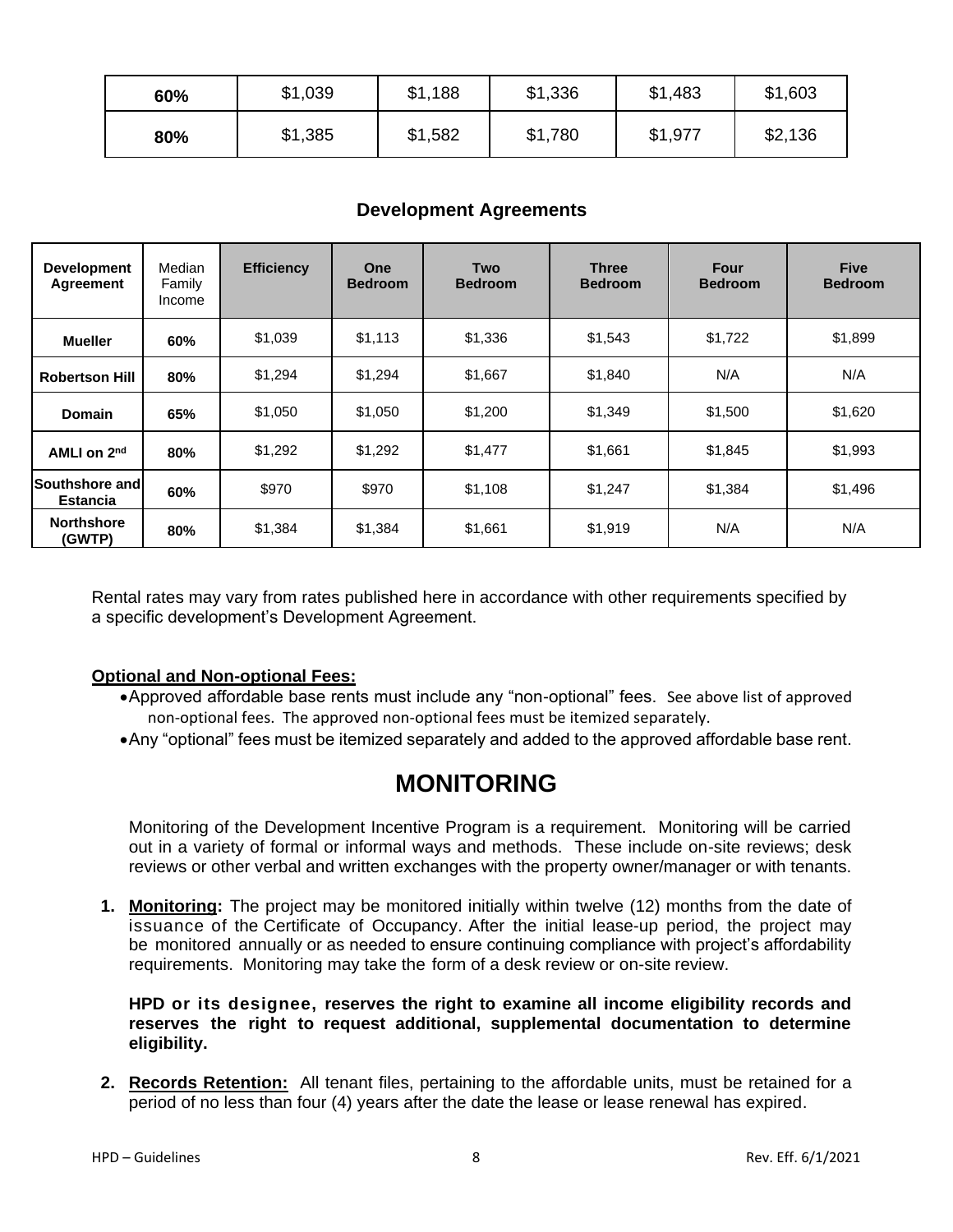- **3. Monitoring Notice:** A notice will be provided at least 14 days in advance of the scheduled monitoring visit.
- **4. Follow-up Monitoring Letter**: A follow-up monitoring letter will be completed and mailed no later than 30 days from the date of the monitoring visit. The monitoring letter is utilized to document any findings, deficiencies, or concerns identified by the reviewer. It is important to explain if some items are more important than others.
	- **A.** A "finding" is issued if it is discovered that the property owner/manager has materially been out of compliance with any major requirements. Each finding will be adequately described and documented and accompanied by date specific remedies.
	- **B.** A "deficiency" is somewhat less serious than a finding. Like a finding, it will be clearly described, and the property owner/manager will be given a specified amount of time to correct the deficiency.
	- **C.** A "concern" is the least serious of the three categories. It is often used to "head off trouble," alerting the property owner/manager that this is an area that should be given some attention.

#### **5. Program Noncompliance:**

- **A.** Performance review: If the determination is that the Property Owner/Manager has not met the program requirements, the Property Owner/Manager will be given notice of this determination and an opportunity to demonstrate, within the time prescribed by HPD (not to exceed 30 days) and on the basis of substantial facts and data, that it has done so.
- **B.** Corrective and Remedial Actions: Corrective or remedial actions for a performance deficiency (failure to meet program requirements) will be designed to prevent a continuation of the deficiency; mitigate, to the extent possible, its adverse effects or consequences; and prevent its recurrence. HPD may instruct the Property Owner/Manager, depending upon the severity of non-compliance, to submit and comply with proposals for action to correct, mitigate and prevent a performance deficiency, including but not limited to:
	- a. Request the Property Owner/Manager to submit additional information;
	- b. Issue a letter of warning that advises the Property Owner/Manager of the deficiency and puts them on notice that more serious actions will be taken if the deficiency is not corrected or if it is repeated;
	- c. Prepare and follow a schedule of actions for carrying out the affected activities, consisting of schedules, timetables, and milestones necessary to implement the affected activities;
	- d. Establish and follow a corrective action plan that assigns responsibilities for carrying out the remedial actions; and
	- e. Take other remedies that may be legally available.
- **C.** Correction Periods: After a notice of noncompliance is received, a Property Owner/Manager shall have up to 30 days to correct the finding. All noncompliance violations must be cleared within the timeframe allowed.

### **GENERAL REQUIREMENTS**

- **1. Compliance with Fair Housing and Equal Opportunity Laws**: All properties must comply with applicable federal, state and local fair housing and anti-discrimination laws in the marketing and provision of housing. Applicants cannot be discriminated against based on race, color, national origin, sex, age, disability, religion, or familial status.
	- **A.** Occupants of affordable housing units shall have access to all on-site amenities available to market-rate units, including the same access to common areas and facilities afforded to occupants of market-rate units.
- **2. Verification Forms**: Use of the City of Austin Income Verification Forms is required. All income documentation to support household income eligibility must be kept in each tenant file.